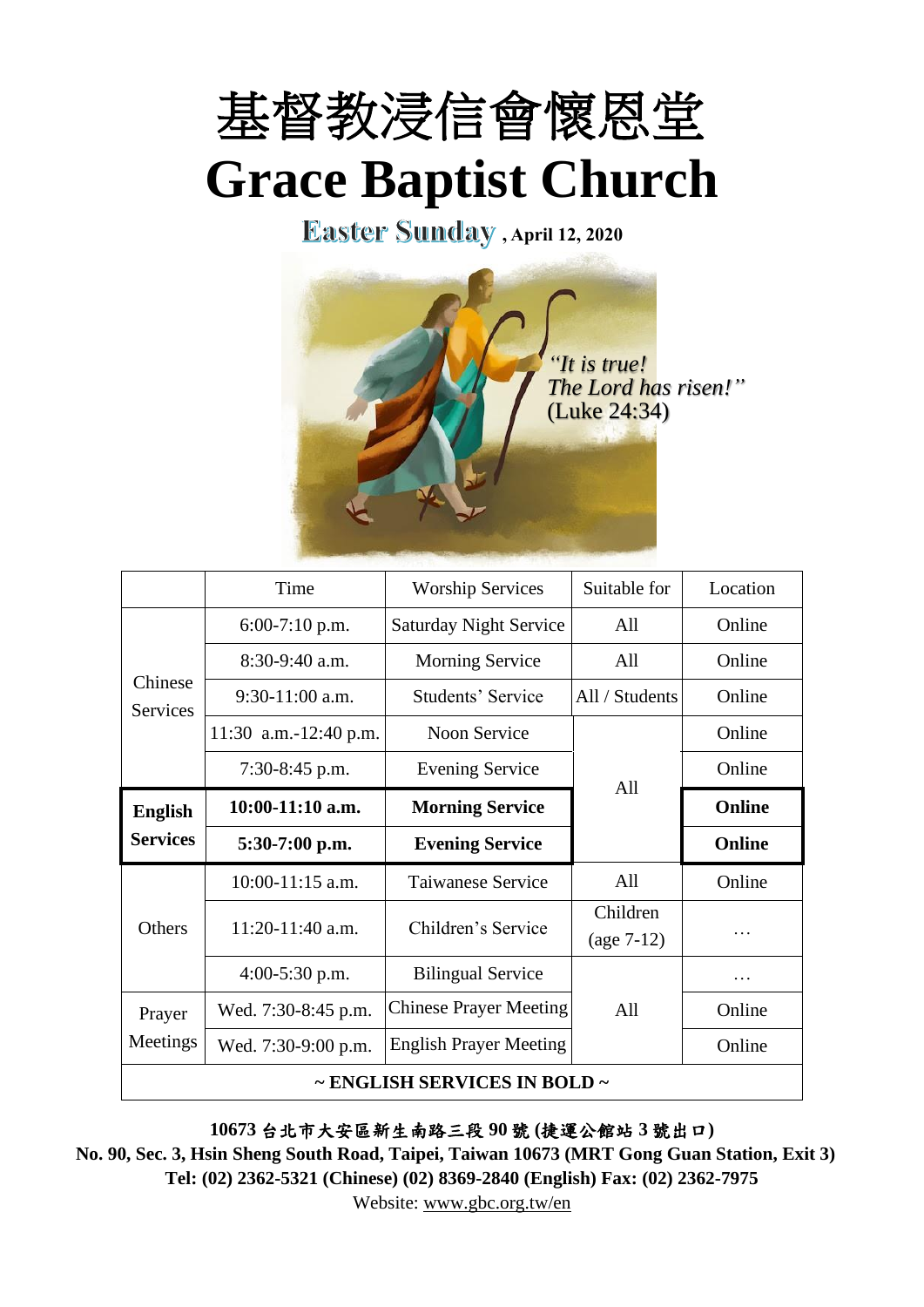| <b>Welcome to Grace Baptist Church English Congregation.</b><br>Thank you for choosing to worship with us and celebrate the glory of our Lord. |                                                                        |                             |  |  |  |  |
|------------------------------------------------------------------------------------------------------------------------------------------------|------------------------------------------------------------------------|-----------------------------|--|--|--|--|
| Morning Worship Service – 10:00 a.m.                                                                                                           |                                                                        |                             |  |  |  |  |
|                                                                                                                                                | Sunday, April 12, 2020 (Online)                                        |                             |  |  |  |  |
| Prelude                                                                                                                                        |                                                                        | Monica Kong                 |  |  |  |  |
| Greeting/Prayer                                                                                                                                |                                                                        | Armand Lim                  |  |  |  |  |
| Worship through Music                                                                                                                          | "In Christ Alone (My Hope Is Found)"<br>"Crown Him King of Kings" #301 |                             |  |  |  |  |
| <b>Pastoral Prayer</b>                                                                                                                         |                                                                        | <b>Pastor Nick Brideson</b> |  |  |  |  |
| Worship through Music                                                                                                                          | "The Power of the Cross"<br>"Still"                                    | Armand Lim                  |  |  |  |  |
| <b>Offertory Prayer</b>                                                                                                                        |                                                                        | <b>Pastor Nick Brideson</b> |  |  |  |  |
| Tithes and Offerings                                                                                                                           |                                                                        |                             |  |  |  |  |
| Doxology                                                                                                                                       |                                                                        |                             |  |  |  |  |
| Pray for Our Church                                                                                                                            |                                                                        | Minister Kevin Wang         |  |  |  |  |
| <b>Scripture Reading</b>                                                                                                                       | 1 Corinthians 15:1-8                                                   |                             |  |  |  |  |
| Message                                                                                                                                        | The Truth of the Resurrection                                          | <b>Pastor Nick Brideson</b> |  |  |  |  |
| <b>Response Song</b>                                                                                                                           | "Because He Lives" - #407                                              |                             |  |  |  |  |
| <b>Benediction</b>                                                                                                                             |                                                                        |                             |  |  |  |  |
| Welcome                                                                                                                                        |                                                                        |                             |  |  |  |  |
| Closing Song                                                                                                                                   | "As the Lord Is with Us"                                               | Armand Lim                  |  |  |  |  |
| Postlude                                                                                                                                       |                                                                        | Monica Kong                 |  |  |  |  |

 $\epsilon$ 



#### **Our Vision Is to Spread the Gospel**

To achieve this, we aim: 1.To become a house of prayer 2.Through prayer, to build the body of Christ 3.From the body, to do the work of mission in Taipei, Taiwan, and neighboring countries "*but you will receive power when the Holy Spirit has come upon you; and you shall be My witnesses both in Jerusalem, and in all Judea and Samaria, and even to the remotest part of the earth*." - Acts 1:8 (NASB)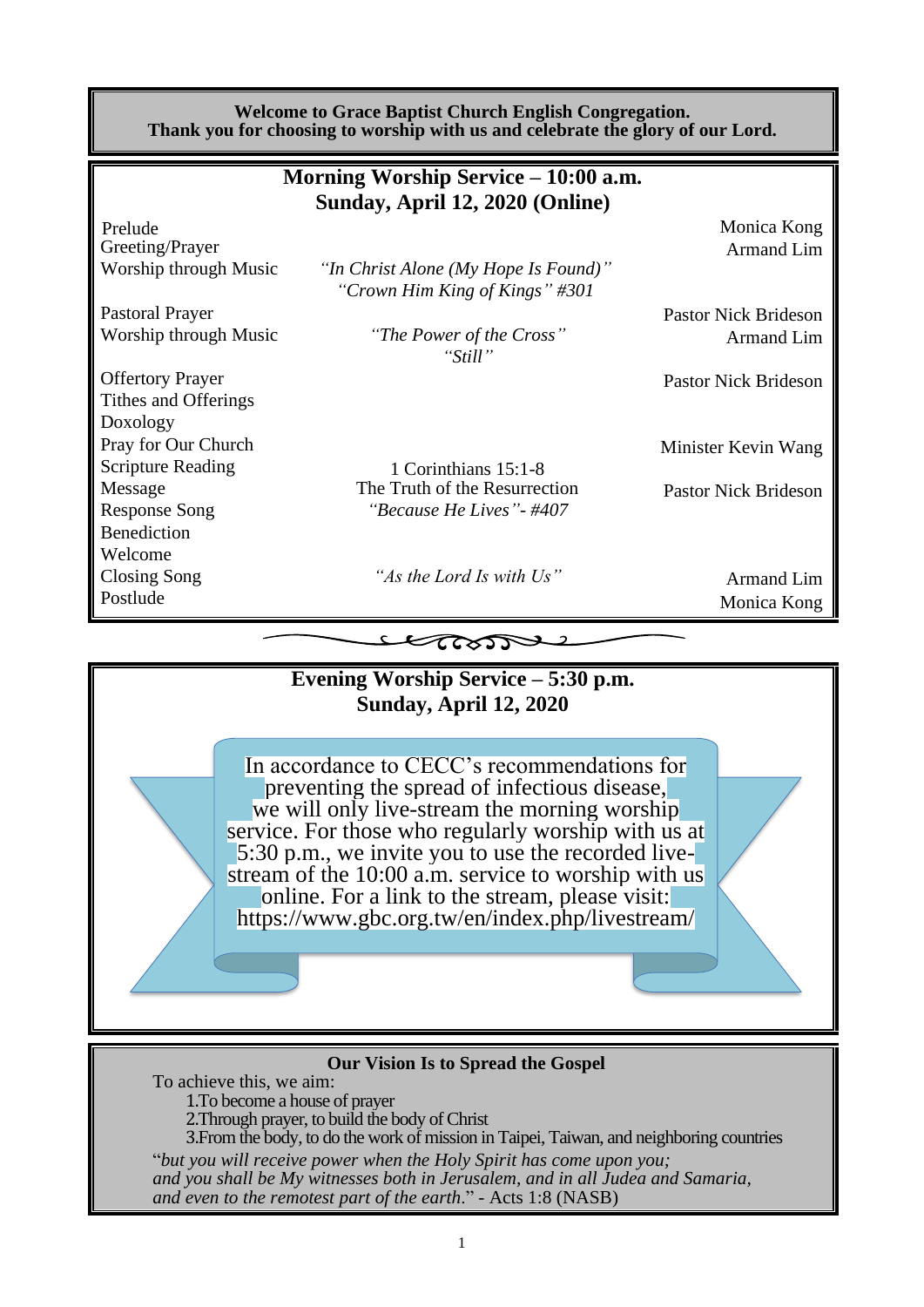#### **Sermon Topic: The Truth of the Resurrection Scripture: 1 Corinthians 15:1-8**

#### **Speaker: Pastor Nick Brideson April 12, 2020**

#### **Scripture: 1 Corinthians 15:1-8 (NASB)**

 $1$  Now I make known to you, brethren, the gospel which I preached to you, which also you received, in which also you stand, <sup>2</sup> by which also you are saved, if you hold fast the word which I preached to you, unless you believed in vain.

<sup>3</sup> For I delivered to you as of first importance what I also received, that Christ died for our sins according to the Scriptures,  $4$  and that He was buried, and that He was raised on the third day according to the Scriptures, <sup>5</sup> and that He appeared to Cephas, then to the twelve. <sup>6</sup> After that He appeared to more than five hundred brethren at one time, most of whom remain until now, but some have fallen asleep;  $^7$  then He appeared to James, then to all the apostles;  $^8$  and last of all, as to one untimely born, He appeared to me also.

**Notes:**



 $\overline{\phantom{a}}$ 

# **Sermon Next Sunday,** *April 19***:**

| <b>Speaker</b>                                                                                                                           | <b>Topic</b>                 | <b>Bible Text</b> |  |  |  |
|------------------------------------------------------------------------------------------------------------------------------------------|------------------------------|-------------------|--|--|--|
| <b>Pastor Nick Brideson</b>                                                                                                              | Why the Resurrection Matters | 1 Corinthians 15  |  |  |  |
| Study the Bible text ahead and you will get more from the sermon. You are<br>welcome to join one of the Sunday classes listed on page 5. |                              |                   |  |  |  |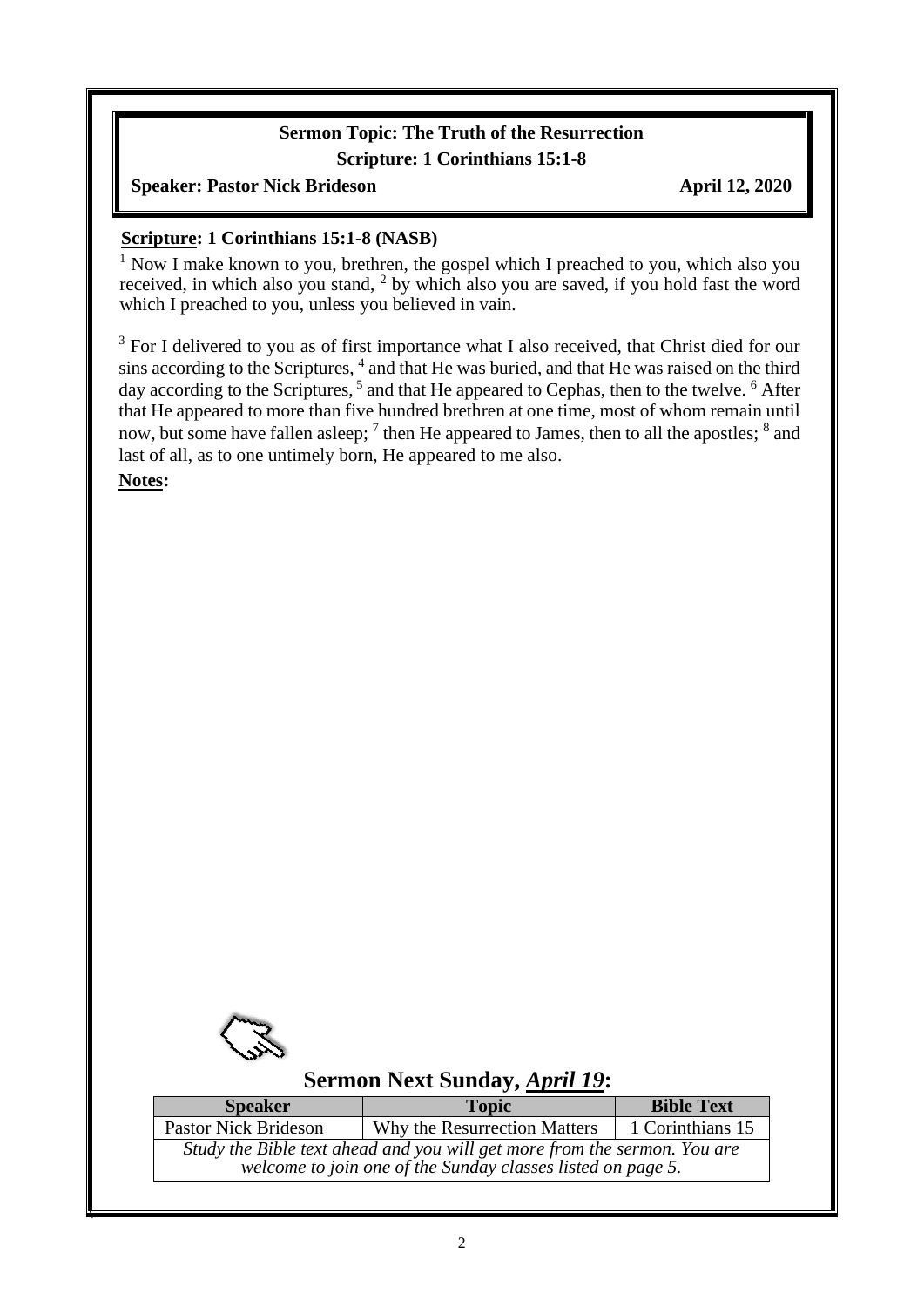# **Wednesday Night Prayer Meeting**

*"My house shall be called a house of prayer" (Matthew 21:13)* Let us be a church of prayer. Come and pray with brothers and sisters in Christ. Although we usually meet in Room 301, **currently until April 23, we are meeting online via Zoom**. If you would like information on the Zoom meeting or if you have a prayer request, please contact Minister Priscilla Liao at [priscilla@gbc.org.tw.](mailto:priscilla@gbc.org.tw)

Prayer Focus for this coming Wednesday:

| 1st Week                | $2nd$ Week             | 3rd Week        | 4th Week | 5th Week  |
|-------------------------|------------------------|-----------------|----------|-----------|
| Caring/Healing/Families | <b>Church Ministry</b> | <b>Missions</b> | The Lost | The World |

# **Next Baptism: July 26**



Because of the COVID-19 situation, our April baptism service is cancelled. The English Congregation will have its next Baptism Service from 5:30 to 7:00 p.m. on July 26 in the Sanctuary during the Evening Service.

### **Steps of applying for the baptism --**

- 1. Attend the course "Christianity 101" as preparation for baptism. This class introduces participants to the basics of Christianity. Anyone is welcome to attend, but candidates for baptism must complete this class before being baptized. Currently this class is via Internet. Please contact the Leader, Yuri Shih, for how to join.
- 2. Attend the "New Members' Class"- a one-hour class that is currently held every 3 months. The next New Members' class is on Sunday, June 21, from 3 to 4 p.m. in Room 307. During that class, we will talk about what it means to be a member of Grace Baptist Church, what we believe, our church strategy and our purpose. Please join the class directly then.
- 3. Testimony about 300-500 words (written)
- 4. Interview 1 hour individual interview



#### **2020 Vacation Bible School - Volunteers Needed** *"CONCRETE & CRANES - Building on the Love of Jesus"*

**VBS camp:** July 20-24, 2020

For children aged: Kindergarten to 6<sup>th</sup> Grade (birthday before 2015/8/31)

**Morning Session ONLY:** 9:00 a.m. to 12:00 p.m.

**Family Day:** July 25<sup>th</sup> (Family Day is from 9:00 to 10:30 a.m. followed by Tea Time starting at 10:30 a.m.)

# *Volunteers Needed:*

Due to the COVID-19 situation, our first planning/training meeting will be **April 26**. Other meetings are: May 24 / June 28 / July 5 / July 19. Those interested in registering as co-workers, please join our training and sign up at the meetings at **1:15 p.m. in Coleman Hall.**

For more information, please contact VBS director Nadia Chen at [vbs2020@gbc.org.tw,](mailto:vbs2020@gbc.org.tw) or Minister Yalin Tseng at [yalintseng@gbc.org.tw.](mailto:yalintseng@gbc.org.tw)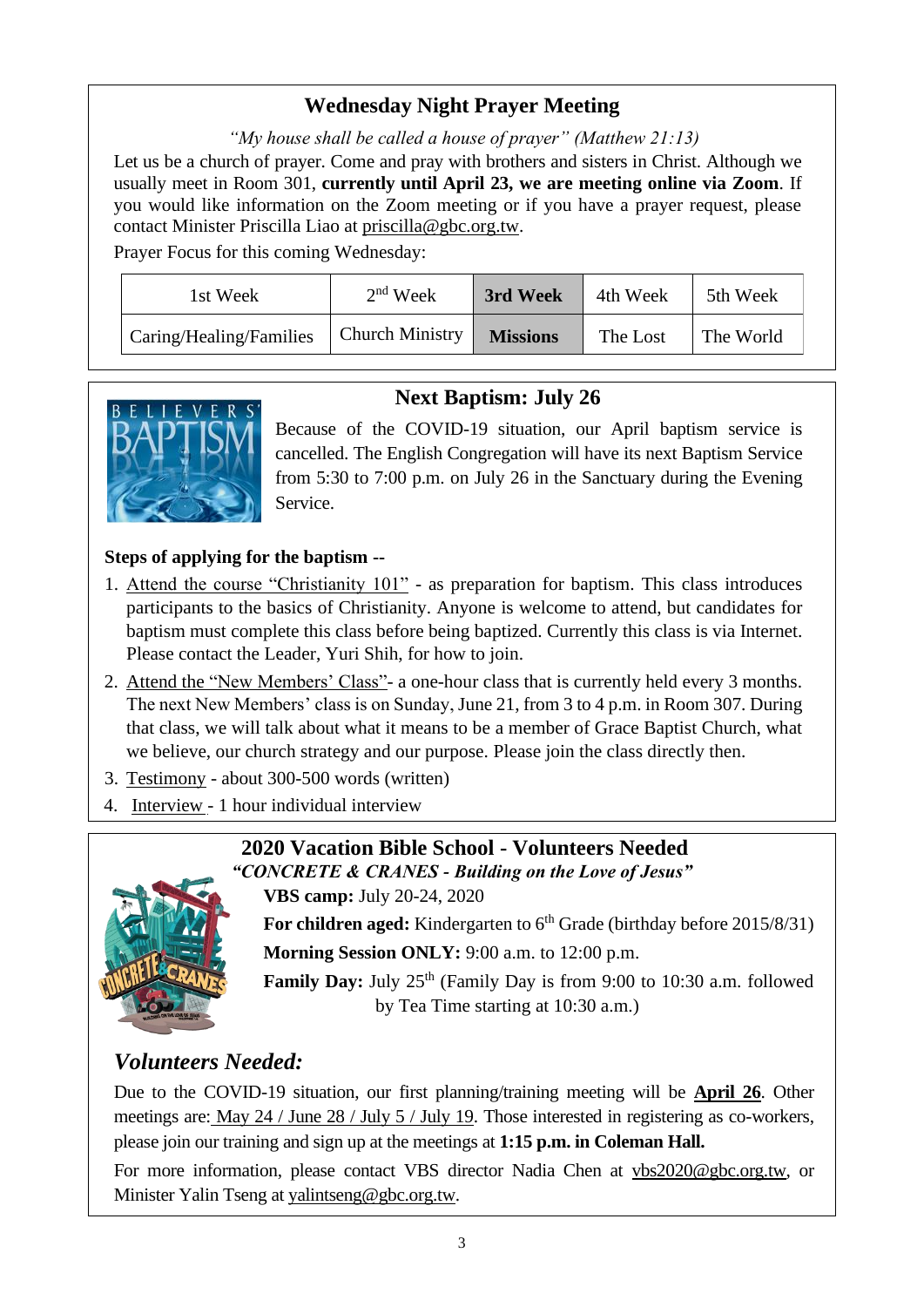## **Online Meetings Available during COVID-19 Situation**

Due to the COVID-19 situation, all GBC meetings and activities in GBC will be cancelled or held online until **April 23**. The measures that the church will apply after April 23 will be announced at a future date. If you have questions, please contact the staff.

#### **GBC English Congregation welcomes you to join us online:**

- ⚫ **Sunday online worship service:** 10:00 a.m. on Sunday Suggested steps:
	- **1.** Download the bulletin (5 to 10 minutes before 10:00 a.m., go to the GBC website at www.gbc.org.tw/en, and click "Today's Bulletin".)
	- **2.** Prepare your heart to worship
	- (Prepare the Bible, offering envelope, pen, notebook & preferably go to a quiet place.) **3.** Worship online
		- (Click "Live Worship" on the GBC website.)
- ⚫ **Wednesday Night Prayer Meeting:** 7:30 p.m. on Wednesday Email Minister Priscilla [\(priscilla@gbc.org.tw\)](mailto:priscilla@gbc.org.tw) for how to join the Zoom prayer meeting.
- ⚫ **Christianity 101 class:** 11:30 a.m. on Sunday The basics of Christianity in 10 classes – required for baptism. Contact the leader, Yuri Shih, at yuchen phone@hotmail.com to join.
- ⚫ **Bible Studies for Life adult classes:** Online (Zoom) class times and contact emails are listed on page 5 of the bulletin.
- **Small Groups:** Online (Zoom) group times and contact emails are listed on page 5 of the bulletin.



### **Making Offerings during COVID-19**

GBC provides a variety of ways to make offerings.

Information is available on the GBC website:

- In English: [www.gbc.org.tw/en/index.php/offering](http://www.gbc.org.tw/en/index.php/offering/)
- In Chinese: www.gbc.org.tw/index.php/donation

### **COVID-19 PRECAUTIONS**

**The government asks ALL people to NOT travel overseas. ALL people who arrive in Taiwan from overseas MUST selfquarantine for 14 days. During your quarantine, GBC welcomes you to join our worship via the Internet. Please check the information above for worship online.**

★ Please be aware of Taiwan's new visa regulations. [\(https://www.mofa.gov.tw/en\)](https://www.mofa.gov.tw/en/)

#### **Due to COVID-19, the following events are cancelled:**

- Easter Sunday events (Easter Sunrise Service, Easter Presentations, Easter Potlucks)
- Baptism in April
- Child Dedication on Mothers' Day

**Check GBC website for updates at [www.gbc.org.tw/en](http://www.gbc.org.tw/en)**



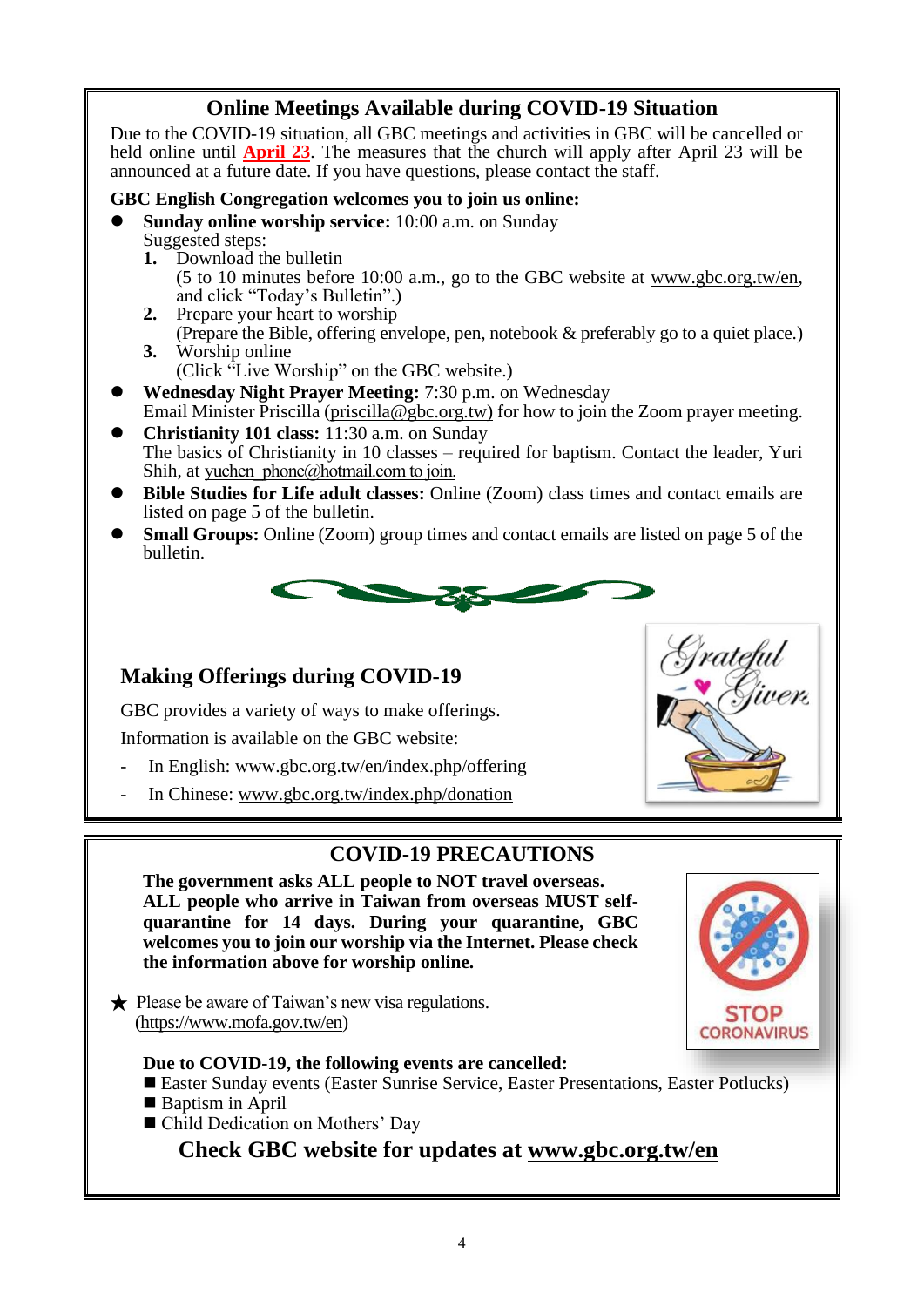| Sunday School Information<br>YOU ARE ENCOURAGED TO JOIN A CLASS ONLINE |              |                                                                                                                                            |  |  |  |
|------------------------------------------------------------------------|--------------|--------------------------------------------------------------------------------------------------------------------------------------------|--|--|--|
| <b>Class</b>                                                           | <b>Time</b>  | Online classes available.<br>Contact the leader below by email for<br>online meeting details.                                              |  |  |  |
| <b>Beginning Christian Life</b>                                        |              |                                                                                                                                            |  |  |  |
| Alpha - new and non-Christians                                         | $11:45$ a.m. | Cancelled TODAY                                                                                                                            |  |  |  |
| Christianity 101 - required for<br>baptism                             |              | 11:30 a.m. Yuri Shih at: yuchen phone@hotmail.com                                                                                          |  |  |  |
| <b>Maturing Christians</b>                                             |              |                                                                                                                                            |  |  |  |
|                                                                        | 9:00 a.m.    | Chien Ferng at: cferng@gmail.com                                                                                                           |  |  |  |
| <b>Bible Studies for Life</b>                                          | $11:30$ a.m. | 3 classes:<br>- Chien Ferng at: cferng@gmail.com<br>- Kevin Hartman at: ceciliankevin@gmail.com<br>- Roy Treurnicht at: roytreur@gmail.com |  |  |  |
|                                                                        | $2:00$ p.m.  | Foua Xiong at: foua201@gmail.com                                                                                                           |  |  |  |
|                                                                        | $4:00$ p.m.  | Joel Morey at: joel.morey@yahoo.com                                                                                                        |  |  |  |

Due to the COVID-19 situation some of the small group meetings are held online and some are cancelled. Please contact the leaders by email if you are interested in joining.

| <b>Small Groups</b>                                                                                                                                                                                                                                                                         |                                            |                                                                    |                           |  |  |
|---------------------------------------------------------------------------------------------------------------------------------------------------------------------------------------------------------------------------------------------------------------------------------------------|--------------------------------------------|--------------------------------------------------------------------|---------------------------|--|--|
| <b>Type of Group</b>                                                                                                                                                                                                                                                                        | <b>Name</b>                                | Day/Time                                                           | <b>Contact Emails</b>     |  |  |
| <b>Students</b>                                                                                                                                                                                                                                                                             | <b>International Students Group</b>        | Friday<br>$7:30 - 9:00$ pm                                         | cesaledro57@gmail.com     |  |  |
| Couples/                                                                                                                                                                                                                                                                                    | Couples Group                              | Sunday<br>$11:30$ am $- 1:00$ pm                                   | alan.triciac@gmail.com    |  |  |
| Parenting                                                                                                                                                                                                                                                                                   | <b>Parenting Group</b>                     | 2 <sup>nd</sup> & 4 <sup>th</sup> Sunday<br>$11:30$ am $-12:30$ pm | rod_syverson@hotmail.com  |  |  |
| Women                                                                                                                                                                                                                                                                                       | Women's Breakfast Group                    | $2nd$ Saturday<br>8:30 – 10:30 am                                  | foua201@gmail.com         |  |  |
| $\overline{\text{L}}$ anguage/<br>Nationality                                                                                                                                                                                                                                               | <b>Indonesian Community Group</b>          | Sunday<br>11:30 am $- 12:45$ pm                                    | sagitamaria@gmail.com     |  |  |
|                                                                                                                                                                                                                                                                                             | Salt & Light                               | Sunday<br>$1:30-3:00$ pm                                           | paulhan2908@gmail.com     |  |  |
|                                                                                                                                                                                                                                                                                             | <b>Bilingual Interpretation Group</b>      | Sunday<br>$2:00-4:00$ pm                                           | cfindler@yahoo.com        |  |  |
|                                                                                                                                                                                                                                                                                             | Crown of Beauty                            | Saturday<br>$2:00 - 4:00$ pm                                       | clemence4261@gmail.com    |  |  |
| General                                                                                                                                                                                                                                                                                     | <b>Thursday Night Bible</b><br>Study Group | Thursday<br>$7:30 - 9:00$ pm                                       | rod_syverson@hotmail.com  |  |  |
|                                                                                                                                                                                                                                                                                             | NanGang Group                              | Friday<br>$7:00 - 9:30$ pm                                         | sagitamaria@gmail.com     |  |  |
|                                                                                                                                                                                                                                                                                             | YungHe Bible Study Group                   | Friday<br>$7:00-8:30$ pm                                           | yedukondaluster@gmail.com |  |  |
|                                                                                                                                                                                                                                                                                             | HsinChu Bible Study Group                  | Friday<br>$7:30 - 8:45$ pm                                         | rmanlim@yahoo.com         |  |  |
| Ministry                                                                                                                                                                                                                                                                                    | <b>Hospital Visitation Group</b>           | Thursday<br>$1:30-2:30$ pm                                         | lou.amanda@gmail.com      |  |  |
| Evangelism                                                                                                                                                                                                                                                                                  | Personal Evangelism Group                  | Thursday<br>$7:00 - 8:30$ p.m.                                     | roytreur@gmail.com        |  |  |
| YOU ARE ENCOURAGED TO JOIN A SMALL GROUP<br>If you need more information about a small group, please send your questions directly to the<br>email address provided above. If you are interested in starting a new group, please contact<br>Minister Priscilla Liao at priscilla@gbc.org.tw. |                                            |                                                                    |                           |  |  |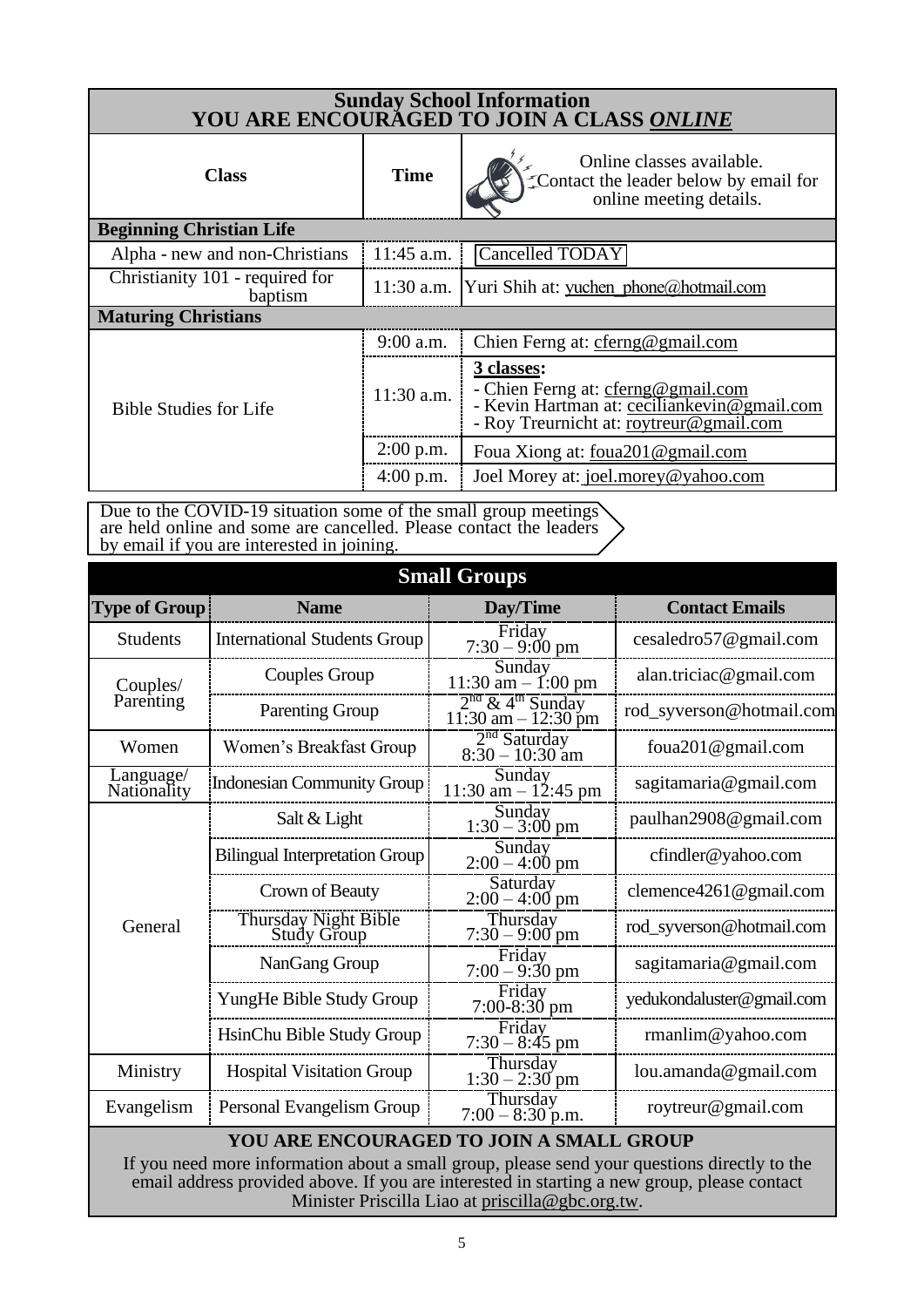|                                                                                                                                                                                                                                                                                                                                                                                                                                                          | English Congregation Leaguers<br>English Pastor: Nick Brideson                                                                                                                                                                                                                                                                                                       |                                                                                                                                                                                                                                                                                                                                                                                                                                                                                                                                                                                              |          |                                                |                                                                                                                                                                                                                                                                                                                                                                                                                                                                                                                                                                                                                                                                             |  |
|----------------------------------------------------------------------------------------------------------------------------------------------------------------------------------------------------------------------------------------------------------------------------------------------------------------------------------------------------------------------------------------------------------------------------------------------------------|----------------------------------------------------------------------------------------------------------------------------------------------------------------------------------------------------------------------------------------------------------------------------------------------------------------------------------------------------------------------|----------------------------------------------------------------------------------------------------------------------------------------------------------------------------------------------------------------------------------------------------------------------------------------------------------------------------------------------------------------------------------------------------------------------------------------------------------------------------------------------------------------------------------------------------------------------------------------------|----------|------------------------------------------------|-----------------------------------------------------------------------------------------------------------------------------------------------------------------------------------------------------------------------------------------------------------------------------------------------------------------------------------------------------------------------------------------------------------------------------------------------------------------------------------------------------------------------------------------------------------------------------------------------------------------------------------------------------------------------------|--|
| Minister Priscilla Liao<br><b>Pastor Nick Brideson</b>                                                                                                                                                                                                                                                                                                                                                                                                   |                                                                                                                                                                                                                                                                                                                                                                      |                                                                                                                                                                                                                                                                                                                                                                                                                                                                                                                                                                                              |          |                                                | Minister Kevin Wang                                                                                                                                                                                                                                                                                                                                                                                                                                                                                                                                                                                                                                                         |  |
| <b>Adult Education</b><br>/Mission                                                                                                                                                                                                                                                                                                                                                                                                                       | AM Worship                                                                                                                                                                                                                                                                                                                                                           |                                                                                                                                                                                                                                                                                                                                                                                                                                                                                                                                                                                              |          | Children's                                     | Youth/Fellowship<br>PM Worship                                                                                                                                                                                                                                                                                                                                                                                                                                                                                                                                                                                                                                              |  |
| <b>Adult Education</b><br>Nick Brideson<br>nick@gbc.org.tw<br><b>Foreign Mission:</b><br><b>Medical/Dental Team</b><br>Armand Lim<br>rmanlim@yahoo.com<br><b>VBS</b> Team<br>Priscilla Liao<br>priscilla@gbc.org.tw<br><b>Taiwan Mission:</b><br><b>TaiTung Team</b><br>Cherrie Gow Lim<br>cvgow@yahoo.com<br><b>Orphanage Ministry</b><br>Julie Chen<br>yuling0914@gmail.com<br><b>Evergreen Fellowship</b><br>Winnie Liang<br>wistlesliang@hotmail.com | <b>Morning Music</b><br>Cherrie Gow Lim<br>cvgow@yahoo.com<br><b>Morning Greeters</b><br>Chien Ferng<br>cferng@gmail.com<br><b>Adult Choir</b><br><b>Hand Bell Choir</b><br>Juliet Jao<br>lenyinjao@gmail.com<br><b>Hallel Singers</b><br>Cherrie Gow Lim<br>cvgow@yahoo.com<br><b>Morning Fellowship Tea</b><br>Yuri Shih<br><b>Morning Multimedia</b><br>Vicky Lin | Education/Caring<br><b>Cryroom Children's</b><br><b>Care Ministry</b><br>Abby Tu<br>abbbytu@gmail.com<br><b>Preschool</b><br>Joanna Peng<br>Joanna1285@hotmail.com<br><b>AWANA Spark Group</b><br>Crystal Turner<br>elisayeh@yahoo.com<br><b>AWANA T&amp;T Group</b><br>Ming Lai<br>minglai88@gmail.com<br><b>Prayer Ministry</b><br>Priscilla Liao<br>yuchen phone@hotmail.com priscilla@gbc.org.tw<br><b>Hospital Visitation</b><br>Amanda Lou<br>gbcmorningmedia@gmail.com  lou.amanda@gmail.com<br><b>Small Groups</b><br>-Women<br>-General<br>-Ministry<br>-Nationality<br>-Evangelism |          |                                                | <b>Evening Music Team</b><br><b>Trinity Youth</b><br>Alex Chen /Renee Yang<br>(Grade 7 and above)<br>gbceworshipteam@gmail.com<br>Grant & Kirsten<br><b>Burgess</b><br><b>Evening Greeters</b><br>grantburgess@live.co.<br>Vicky Kuo<br>za<br>asiaglobe999@gmail.com<br><b>Mabuhay</b><br><b>Evening Multimedia</b><br>Fellowship<br><b>Jusak Tandean</b><br>Ava Zamora<br>jtandean@yahoo.com<br>avazam@yahoo.com<br><b>Evening Tea / Baptism</b><br><b>Small Groups</b><br><b>Celebration Fellowship</b><br>-Youth<br>Michelle Cheng<br>-Students<br>yealincheng@yahoo.com<br>-Couples<br><b>Baptism Support</b><br>-Parenting<br>Aline Kao<br>-Family<br>aline@gbc.org.tw |  |
| <b>Secretarial staff:</b><br>SueJenny Hsu<br>Stella Chen (part-time)<br>suejenny@gbc.org.tw<br>stella@gbc.org.tw                                                                                                                                                                                                                                                                                                                                         |                                                                                                                                                                                                                                                                                                                                                                      |                                                                                                                                                                                                                                                                                                                                                                                                                                                                                                                                                                                              |          | Deacon<br>Michael Huang<br>mhuang500@yahoo.com | <b>Alternate Deacon</b><br>Armand Lim<br>rmanlim@yahoo.com                                                                                                                                                                                                                                                                                                                                                                                                                                                                                                                                                                                                                  |  |
|                                                                                                                                                                                                                                                                                                                                                                                                                                                          |                                                                                                                                                                                                                                                                                                                                                                      |                                                                                                                                                                                                                                                                                                                                                                                                                                                                                                                                                                                              |          |                                                | <b>English Congregation Participation &amp; GBC Staff Information</b>                                                                                                                                                                                                                                                                                                                                                                                                                                                                                                                                                                                                       |  |
| 2020.04.05                                                                                                                                                                                                                                                                                                                                                                                                                                               |                                                                                                                                                                                                                                                                                                                                                                      |                                                                                                                                                                                                                                                                                                                                                                                                                                                                                                                                                                                              |          | <b>Attendance *Offerings</b>                   | <b>GBC Staff Contacts</b>                                                                                                                                                                                                                                                                                                                                                                                                                                                                                                                                                                                                                                                   |  |
| Online Service - online weekly views                                                                                                                                                                                                                                                                                                                                                                                                                     |                                                                                                                                                                                                                                                                                                                                                                      |                                                                                                                                                                                                                                                                                                                                                                                                                                                                                                                                                                                              | 901      | 284,000                                        | <b>Peter Wu</b><br><b>Senior Pastor</b>                                                                                                                                                                                                                                                                                                                                                                                                                                                                                                                                                                                                                                     |  |
| <b>Morning Service</b>                                                                                                                                                                                                                                                                                                                                                                                                                                   |                                                                                                                                                                                                                                                                                                                                                                      |                                                                                                                                                                                                                                                                                                                                                                                                                                                                                                                                                                                              | $\cdots$ |                                                | <b>David Kong</b><br><b>Assistant Senior Pastor</b>                                                                                                                                                                                                                                                                                                                                                                                                                                                                                                                                                                                                                         |  |
| Children Service                                                                                                                                                                                                                                                                                                                                                                                                                                         |                                                                                                                                                                                                                                                                                                                                                                      |                                                                                                                                                                                                                                                                                                                                                                                                                                                                                                                                                                                              | .        | .                                              | <b>Hsiao Yen Shen</b><br>Director of Administration Office                                                                                                                                                                                                                                                                                                                                                                                                                                                                                                                                                                                                                  |  |
| <b>Evening Service</b>                                                                                                                                                                                                                                                                                                                                                                                                                                   |                                                                                                                                                                                                                                                                                                                                                                      |                                                                                                                                                                                                                                                                                                                                                                                                                                                                                                                                                                                              |          | .                                              | $(02)$ 2362-5321 #113                                                                                                                                                                                                                                                                                                                                                                                                                                                                                                                                                                                                                                                       |  |
| <b>Wednesday Prayer Meeting (online)</b>                                                                                                                                                                                                                                                                                                                                                                                                                 |                                                                                                                                                                                                                                                                                                                                                                      |                                                                                                                                                                                                                                                                                                                                                                                                                                                                                                                                                                                              | 31       | $\cdots$                                       | <b>GBC English Staff Contacts</b><br><b>Nick Brideson</b>                                                                                                                                                                                                                                                                                                                                                                                                                                                                                                                                                                                                                   |  |
|                                                                                                                                                                                                                                                                                                                                                                                                                                                          | Preschool                                                                                                                                                                                                                                                                                                                                                            |                                                                                                                                                                                                                                                                                                                                                                                                                                                                                                                                                                                              |          | .                                              | <b>English Pastor</b>                                                                                                                                                                                                                                                                                                                                                                                                                                                                                                                                                                                                                                                       |  |
| Sunday                                                                                                                                                                                                                                                                                                                                                                                                                                                   | Children                                                                                                                                                                                                                                                                                                                                                             |                                                                                                                                                                                                                                                                                                                                                                                                                                                                                                                                                                                              |          | .                                              | nick@gbc.org.tw<br>Priscilla Liao                                                                                                                                                                                                                                                                                                                                                                                                                                                                                                                                                                                                                                           |  |
| School<br>Classes                                                                                                                                                                                                                                                                                                                                                                                                                                        | Youth                                                                                                                                                                                                                                                                                                                                                                |                                                                                                                                                                                                                                                                                                                                                                                                                                                                                                                                                                                              | .        | .                                              | <b>English Minister</b><br>priscilla@gbc.org.tw                                                                                                                                                                                                                                                                                                                                                                                                                                                                                                                                                                                                                             |  |
|                                                                                                                                                                                                                                                                                                                                                                                                                                                          | Adult (online)                                                                                                                                                                                                                                                                                                                                                       |                                                                                                                                                                                                                                                                                                                                                                                                                                                                                                                                                                                              | 64       | .                                              | <b>Kevin Wang</b><br>English Minister                                                                                                                                                                                                                                                                                                                                                                                                                                                                                                                                                                                                                                       |  |
| Small Groups (online)                                                                                                                                                                                                                                                                                                                                                                                                                                    |                                                                                                                                                                                                                                                                                                                                                                      |                                                                                                                                                                                                                                                                                                                                                                                                                                                                                                                                                                                              | 35       | .                                              | kevin@gbc.org.tw                                                                                                                                                                                                                                                                                                                                                                                                                                                                                                                                                                                                                                                            |  |
|                                                                                                                                                                                                                                                                                                                                                                                                                                                          | Choir                                                                                                                                                                                                                                                                                                                                                                |                                                                                                                                                                                                                                                                                                                                                                                                                                                                                                                                                                                              |          | .                                              | <b>SueJenny Hsu</b><br><b>English Secretary</b>                                                                                                                                                                                                                                                                                                                                                                                                                                                                                                                                                                                                                             |  |
| Music                                                                                                                                                                                                                                                                                                                                                                                                                                                    | <b>Hallel Singers</b>                                                                                                                                                                                                                                                                                                                                                |                                                                                                                                                                                                                                                                                                                                                                                                                                                                                                                                                                                              |          | .                                              | suejenny@gbc.org.tw<br>(02) 2362-5321 #136                                                                                                                                                                                                                                                                                                                                                                                                                                                                                                                                                                                                                                  |  |
|                                                                                                                                                                                                                                                                                                                                                                                                                                                          | Handbell                                                                                                                                                                                                                                                                                                                                                             |                                                                                                                                                                                                                                                                                                                                                                                                                                                                                                                                                                                              |          | .                                              | <b>Stella Chen</b><br>Part-time Secretary                                                                                                                                                                                                                                                                                                                                                                                                                                                                                                                                                                                                                                   |  |
| Mabuhay Fellowship                                                                                                                                                                                                                                                                                                                                                                                                                                       |                                                                                                                                                                                                                                                                                                                                                                      |                                                                                                                                                                                                                                                                                                                                                                                                                                                                                                                                                                                              |          | .                                              | stella@gbc.org.tw<br>$(02)$ 2362-5321 #132                                                                                                                                                                                                                                                                                                                                                                                                                                                                                                                                                                                                                                  |  |
|                                                                                                                                                                                                                                                                                                                                                                                                                                                          |                                                                                                                                                                                                                                                                                                                                                                      |                                                                                                                                                                                                                                                                                                                                                                                                                                                                                                                                                                                              |          |                                                | * These offerings are from online donations (credit cards, checks, Post Office credits, etc.)                                                                                                                                                                                                                                                                                                                                                                                                                                                                                                                                                                               |  |
| $\sim$ For information on other GBC participation and staff, see Chinese bulletin $\sim$                                                                                                                                                                                                                                                                                                                                                                 |                                                                                                                                                                                                                                                                                                                                                                      |                                                                                                                                                                                                                                                                                                                                                                                                                                                                                                                                                                                              |          |                                                |                                                                                                                                                                                                                                                                                                                                                                                                                                                                                                                                                                                                                                                                             |  |

# **English Congregation Leaders**